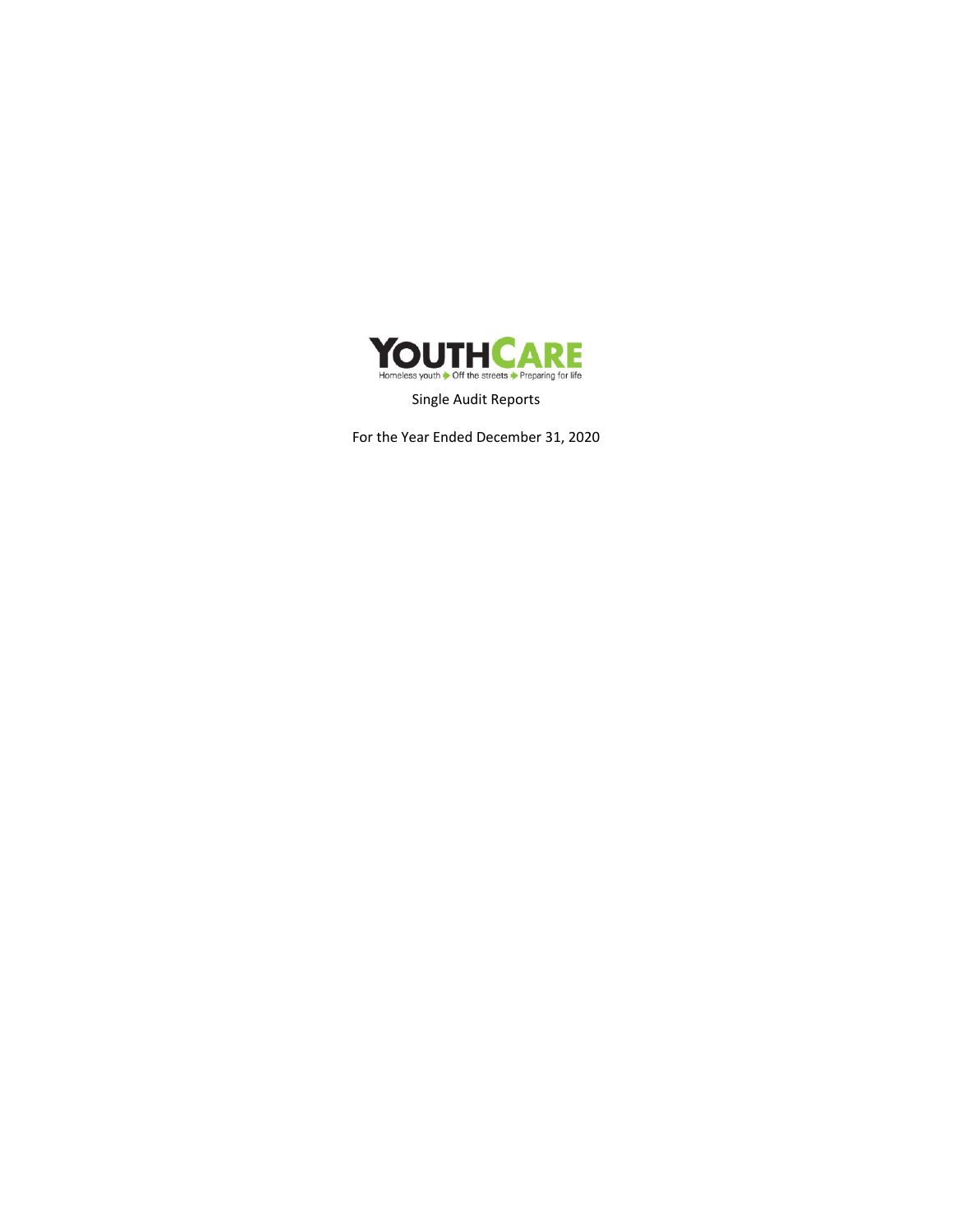#### **Table of Contents**

|                                                                                                                                                                                                         | Page     |
|---------------------------------------------------------------------------------------------------------------------------------------------------------------------------------------------------------|----------|
| Report on Internal Control Over Financial Reporting<br>and on Compliance and Other Matters Based on an<br>Audit of Financial Statements Performed in<br>Accordance With Government Auditing Standards   | $1 - 2$  |
| Report on Compliance for Each Major Federal Program;<br>Report on Internal Control Over Compliance; and<br>Report on the Schedule of Expenditures of Federal Awards<br>Required by the Uniform Guidance | $3 - 5$  |
| Schedule of Expenditures of Federal Awards                                                                                                                                                              | $6 - 7$  |
| Notes to Schedule of Expenditures of Federal Awards                                                                                                                                                     | 8        |
| Schedule of Findings and Questioned Costs                                                                                                                                                               | $9 - 10$ |
| Summary Schedule of Prior Audit Findings                                                                                                                                                                | 11       |
| Management's Corrective Action Plan                                                                                                                                                                     |          |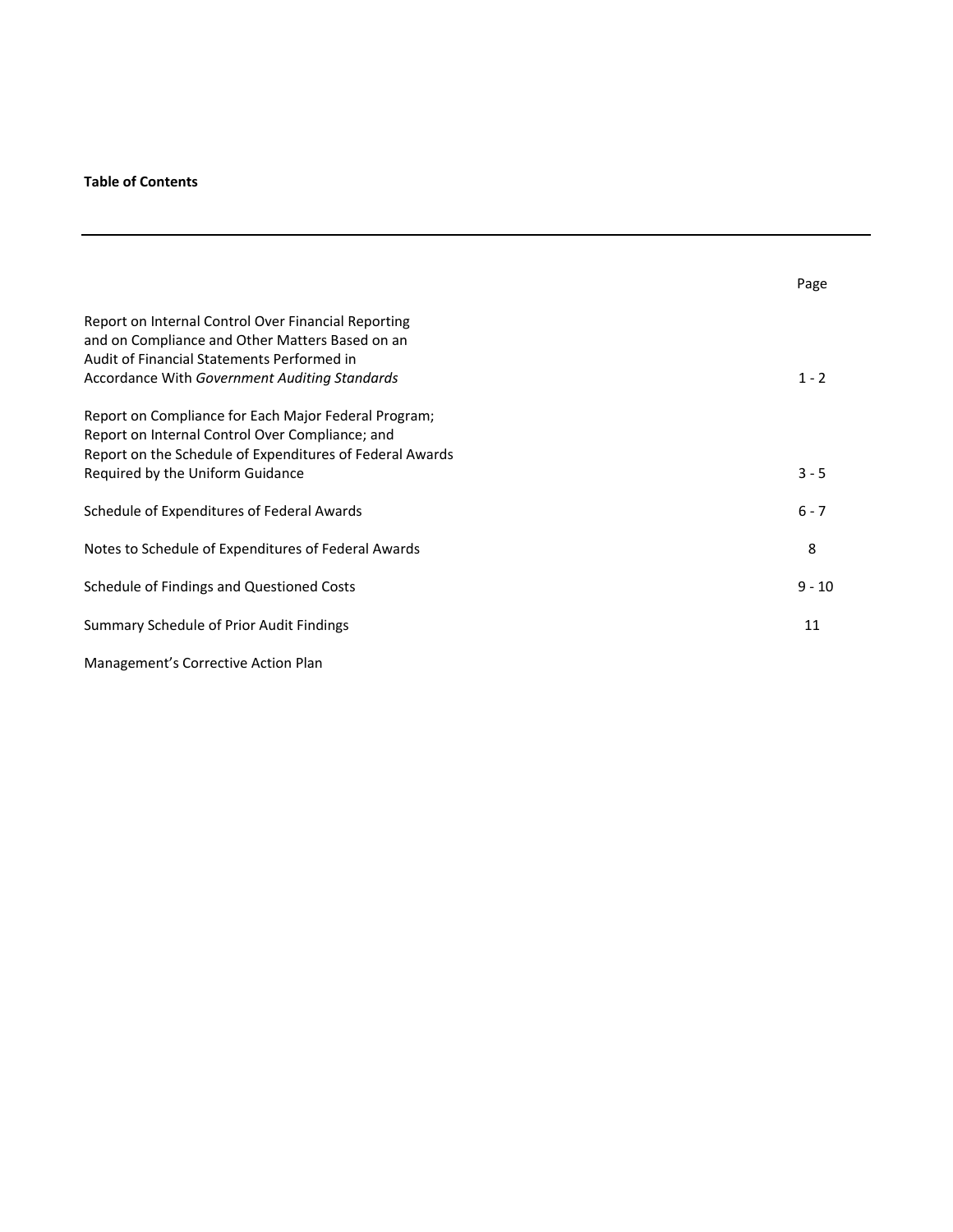**Report on Internal Control Over Financial Reporting and on Compliance and Other Matters Based on an Audit of Financial Statements Performed in Accordance With** *Government Auditing Standards*

**Independent Auditor's Report To the Board of Directors Seattle, Washington**

We have audited, in accordance with the auditing standards generally accepted in the United States of America and the standards applicable to financial audits contained in *Government Auditing Standards* issued by the Comptroller General of the United States, the financial statements of YouthCare (the Organization), which comprise the statement of financial position as of December 31, 2020, and the related statements of activities, functional expenses and cash flows for the year then ended, and the related notes to the financial statements, and have issued our report thereon dated November 30, 2021.

#### **INTERNAL CONTROL OVER FINANCIAL REPORTING**

In planning and performing our audit of the financial statements, we considered the Organization's internal control over financial reporting (internal control) to determine the audit procedures that are appropriate in the circumstances for the purpose of expressing our opinion on the financial statements, but not for the purpose of expressing an opinion on the effectiveness of the Organization's internal control. Accordingly, we do not express an opinion on the effectiveness of the Organization's internal control over financial reporting.

A *deficiency in internal control* exists when the design or operation of a control does not allow management or employees, in the normal course of performing their assigned functions, to prevent, or detect and correct, misstatements on a timely basis. A *material weakness* is a deficiency, or a combination of deficiencies, in internal control, such that there is a reasonable possibility that a material misstatement of the entity's financial statements will not be prevented, or detected and corrected on a timely basis. A *significant deficiency* is a deficiency, or a combination of deficiencies, in internal control that is less severe than a material weakness, yet important enough to merit attention by those charged with governance.

Our consideration of internal control was for the limited purpose described in the first paragraph of this section and was not designed to identify all deficiencies in internal control that might be material weaknesses or significant deficiencies. Given these limitations, during our audit we did not identify any deficiencies in internal control that we consider to be material weaknesses. However, material weaknesses may exist that have not been identified.



T: 425-454-4919 T: 800-504-8747 F: 425-454-4620

10900 NE 4th St Suite 1400 Bellevue WA 98004

clarknuber.com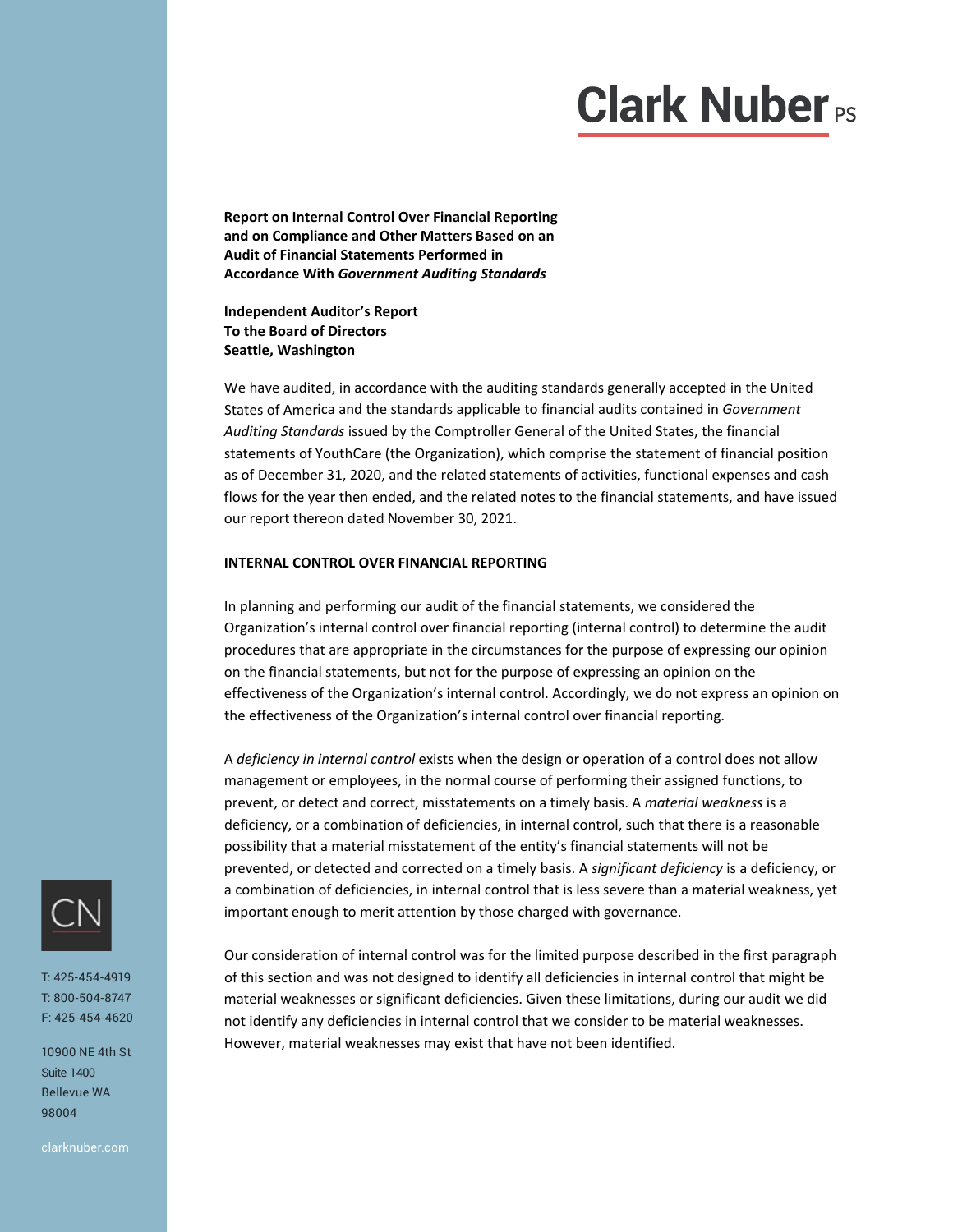#### **COMPLIANCE AND OTHER MATTERS**

As part of obtaining reasonable assurance about whether the Organization's financial statements are free from material misstatement, we performed tests of its compliance with certain provisions of laws, regulations, contracts, and grant agreements, noncompliance with which could have a direct and material effect on the determination of financial statement amounts. However, providing an opinion on compliance with those provisions was not an objective of our audit, and accordingly, we do not express such an opinion. The results of our tests disclosed no instances of noncompliance or other matters that are required to be reported under *Government Auditing Standards*.

#### **PURPOSE OF THIS REPORT**

The purpose of this report is solely to describe the scope of our testing of internal control and compliance and the results of that testing, and not to provide an opinion on the effectiveness of the Organization's internal control or on compliance. This report is an integral part of an audit performed in accordance with *Government Auditing Standards* in considering the entity's internal control and compliance. Accordingly, this communication is not suitable for any other purpose.

Clark Nuber P.S.

Certified Public Accountants November 30, 2021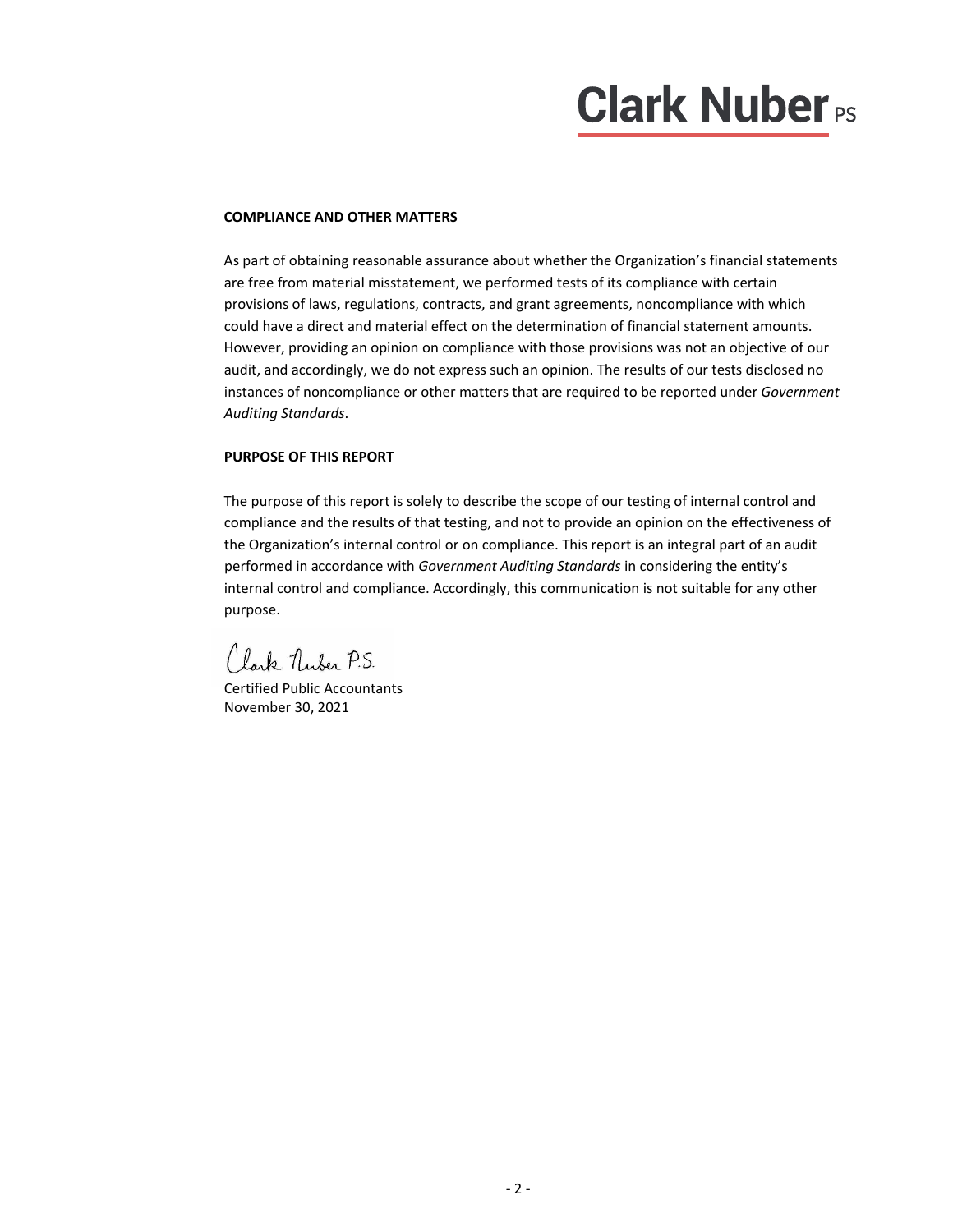**Report on Compliance for Each Major Federal Program; Report on Internal Control Over Compliance; and Report on the Schedule of Expenditures of Federal Awards Required by the Uniform Guidance**

**Independent Auditor's Report To the Board of Directors Seattle, Washington**

#### **REPORT ON COMPLIANCE FOR EACH MAJOR FEDERAL PROGRAM**

We have audited YouthCare's (the Organization's) compliance with the types of compliance requirements described in the U.S. *Office of Management and Budget (OMB) Compliance Supplement* that could have a direct and material effect on each of the Organization's major federal programs for the year ended December 31, 2020. The Organization's major federal programs are identified in the summary of auditor's results section of the accompanying schedule of findings and questioned costs.

#### **Management's Responsibility**

Management is responsible for compliance with federal statutes, regulations, and the terms and conditions of its federal awards applicable to its federal programs.

#### **Auditor's Responsibility**

Our responsibility is to express an opinion on compliance for each of the Organization's major federal programs based on our audit of the types of compliance requirements referred to above. We conducted our audit of compliance in accordance with auditing standards generally accepted in the United States of America; the standards applicable to financial audits contained in *Government Auditing Standards*, issued by the Comptroller General of the United States; and the audit requirements of Title 2 U.S. Code of Federal Regulations (CFR) Part 200, *Uniform Administrative Requirements, Cost Principles, and Audit Requirements for Federal Awards* (Uniform Guidance). Those standards and the Uniform Guidance require that we plan and perform the audit to obtain reasonable assurance about whether noncompliance with the types of compliance requirements referred to above that could have a direct and material effect on a major federal program occurred. An audit includes examining, on a test basis, evidence about the Organization's compliance with those requirements and performing such other procedures as we considered necessary in the circumstances.

We believe that our audit provides a reasonable basis for our opinion on compliance for each major federal program. However, our audit does not provide a legal determination of the Organization's compliance.



T: 425-454-4919 T: 800-504-8747 F: 425-454-4620

10900 NE 4th St Suite 1400 Bellevue WA 98004

clarknuber.com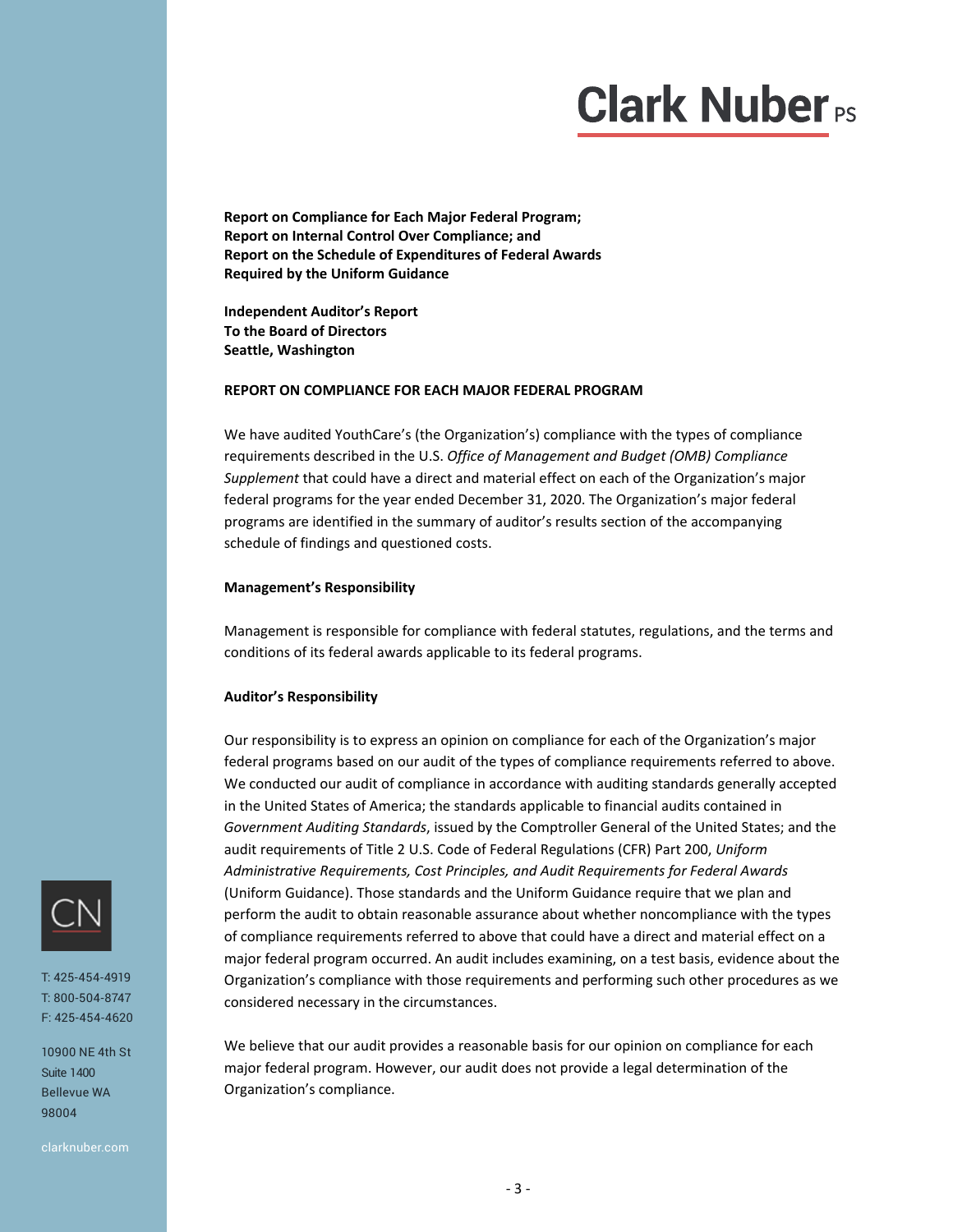#### **Opinion on Each Major Federal Program**

In our opinion, the Organization complied, in all material respects, with the types of compliance requirements referred to above that could have a direct and material effect on each of its major federal programs for the year ended December 31, 2020.

#### **Other Matters**

The results of our auditing procedures disclosed an instance of noncompliance which is required to be reported in accordance with the Uniform Guidance and which is described in the accompanying schedule of findings and questioned costs as item 2020‐001. Our opinion on each major federal program is not modified with respect to this matter.

The Organization's response to the noncompliance finding identified in our audit is described in the accompanying management's corrective action plan. The Organization's response was not subjected to the auditing procedures applied in the audit of compliance and, accordingly, we express no opinion on the response.

#### **REPORT ON INTERNAL CONTROL OVER COMPLIANCE**

Management of the Organization is responsible for establishing and maintaining effective internal control over compliance with the types of compliance requirements referred to above. In planning and performing our audit of compliance, we considered the Organization's internal control over compliance with the types of requirements that could have a direct and material effect on each major federal program to determine the auditing procedures that are appropriate in the circumstances for the purpose of expressing an opinion on compliance for each major federal program and to test and report on internal control over compliance in accordance with the Uniform Guidance, but not for the purpose of expressing an opinion on the effectiveness of internal control over compliance. Accordingly, we do not express an opinion on the effectiveness of the Organization's internal control over compliance.

A *deficiency in internal control over compliance* exists when the design or operation of a control over compliance does not allow management or employees, in the normal course of performing their assigned functions, to prevent, or detect and correct, noncompliance with a type of compliance requirement of a federal program on a timely basis. A *material weakness in internal control over compliance* is a deficiency, or combination of deficiencies, in internal control over compliance, such that there is a reasonable possibility that material noncompliance with a type of compliance requirement of a federal program will not be prevented, or detected and corrected, on a timely basis. A *significant deficiency in internal control over compliance* is a deficiency, or a combination of deficiencies, in internal control over compliance with a type of compliance requirement of a federal program that is less severe than a material weakness in internal control over compliance, yet important enough to merit attention by those charged with governance.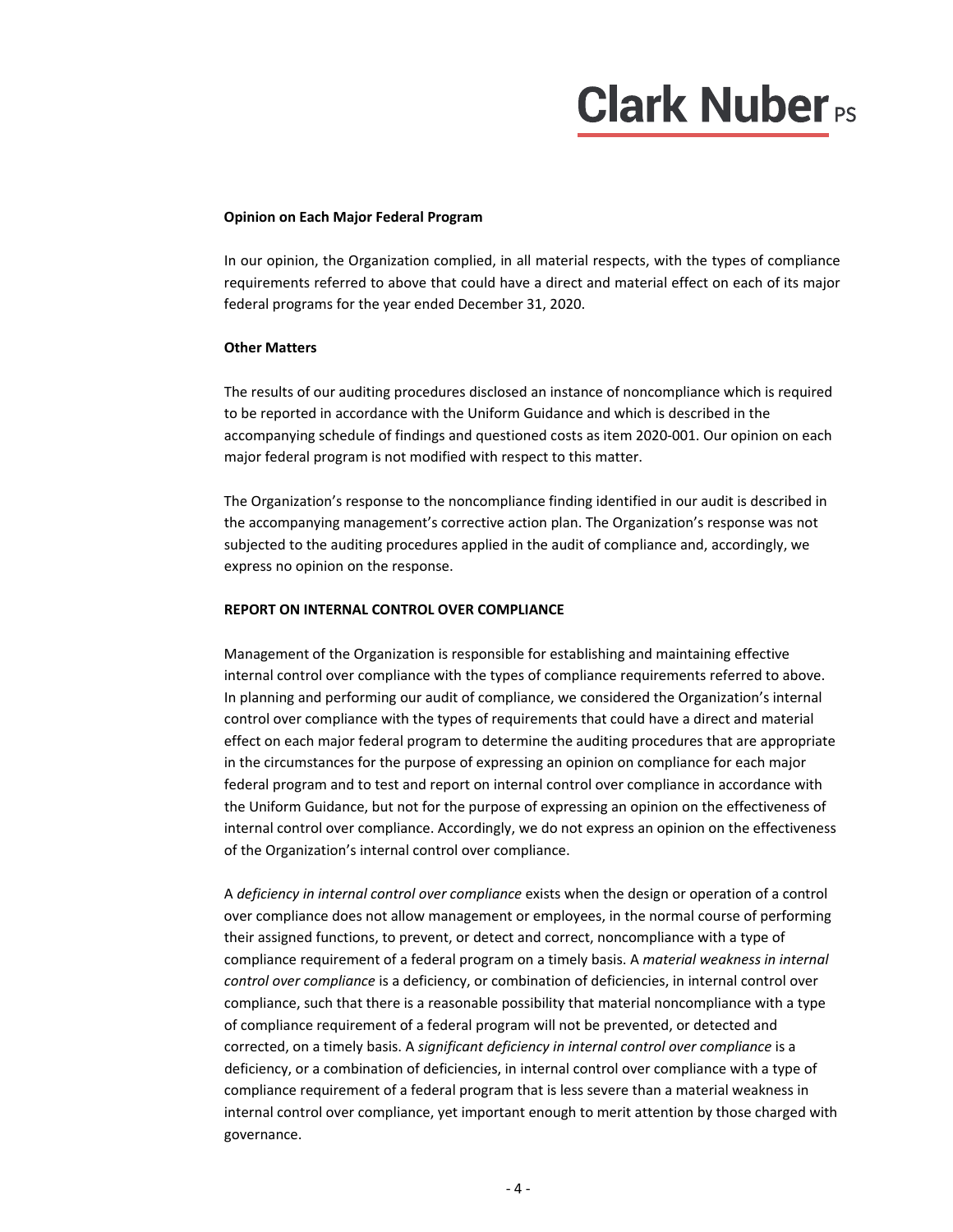Our consideration of internal control over compliance was for the limited purpose described in the first paragraph of this section and was not designed to identify all deficiencies in internal control over compliance that might be material weaknesses or significant deficiencies. We did not identify any deficiencies in internal control over compliance that we consider to be material weaknesses. However, we did identify a deficiency in internal control over compliance, described in the accompanying schedules of findings and questioned costs as item 2020‐001, that we consider to be a significant deficiency.

The Organization's response to the internal control over compliance findings identified in our audit is described in the accompanying management's corrective action plan. The Organization's response was not subjected to the auditing procedures applied in the audit of compliance and, accordingly, we express no opinion on the response.

The purpose of this report on internal control over compliance is solely to describe the scope of our testing of internal control over compliance and the results of that testing based on the requirements of the Uniform Guidance. Accordingly, this report is not suitable for any other purpose.

### **REPORT ON SCHEDULE OF EXPENDITURES OF FEDERAL AWARDS REQUIRED BY THE UNIFORM GUIDANCE**

We have audited the financial statements of the Organization as of and for the year ended December 31, 2020, and have issued our report thereon dated November 30, 2021, which contained an unmodified opinion on those financial statements. Our audit was conducted for the purpose of forming an opinion on the financial statements as a whole. The accompanying schedule of expenditures of federal awards is presented for purposes of additional analysis as required by the Uniform Guidance and is not a required part of the financial statements. Such information is the responsibility of management and was derived from and relates directly to the underlying accounting and other records used to prepare the financial statements. The information has been subjected to the auditing procedures applied in the audit of the financial statements and certain additional procedures, including comparing and reconciling such information directly to the underlying accounting and other records used to prepare the financial statements or to the financial statements themselves, and other additional procedures in accordance with auditing standards generally accepted in the United States of America. In our opinion, the schedule of expenditures of federal awards is fairly stated in all material respects in relation to the financial statements as a whole.

Clark Nuber P.S.

Certified Public Accountants November 30, 2021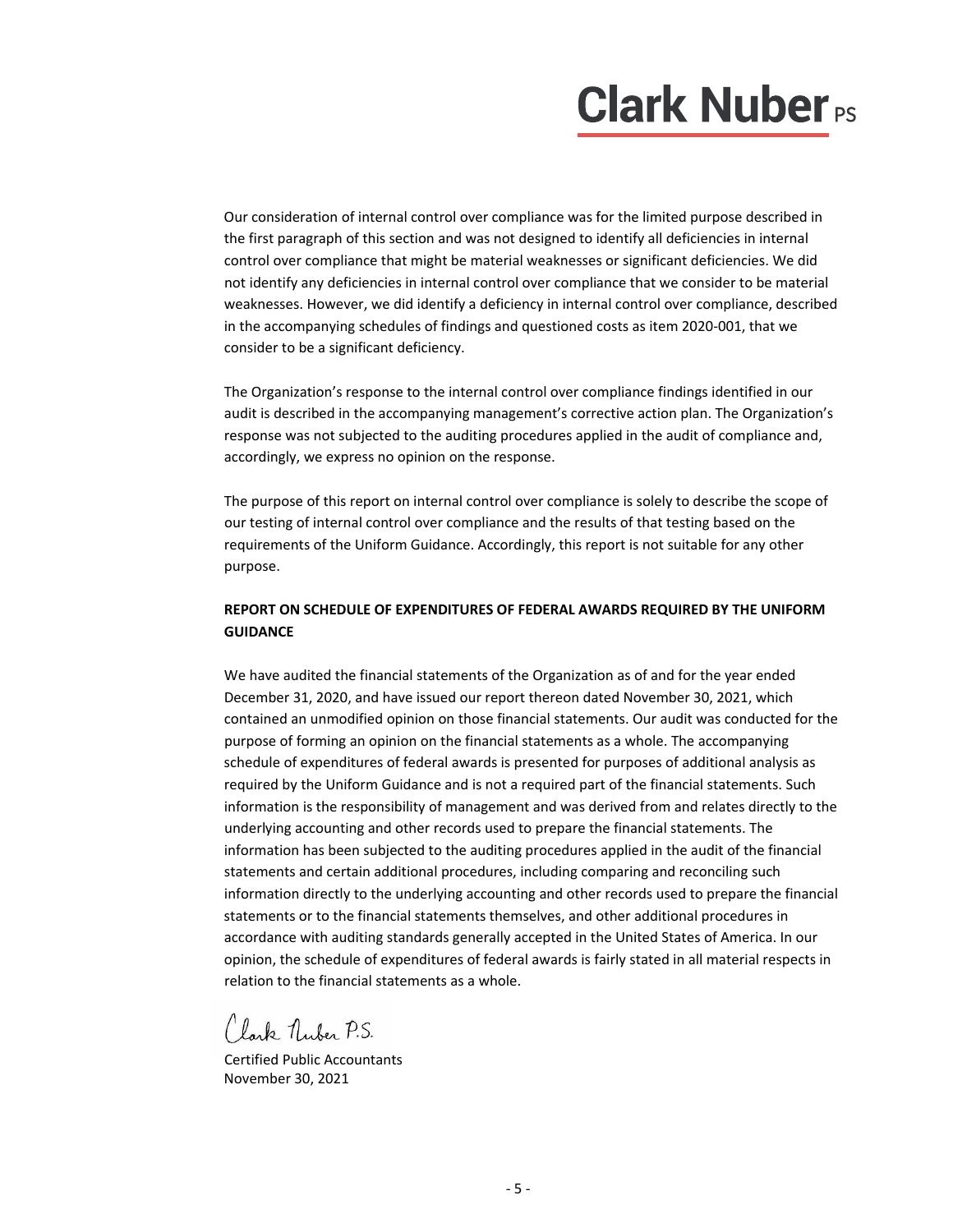### **Schedule of Expenditures of Federal Awards For the Year Ended December 31, 2020**

| Federal Grantor/Pass-Through Grantor/Program Title                                                                               | Federal<br>Assistance<br>Listing<br>Number | Award/<br>Pass-Through<br>Identification<br>Number | Passed<br>Through to<br>Subrecipients | Total<br>Federal<br>Expenditures |
|----------------------------------------------------------------------------------------------------------------------------------|--------------------------------------------|----------------------------------------------------|---------------------------------------|----------------------------------|
| <b>Department of Agriculture:</b>                                                                                                |                                            |                                                    |                                       |                                  |
| Passed Through State of Washington - Office of Superintendent of Public Instruction-<br>Child and Adult Care Food Program        | 10.558                                     | 17-160279                                          | \$                                    | - \$<br>16,338                   |
| <b>Total Department of Agriculture</b>                                                                                           |                                            |                                                    |                                       | 16,338                           |
| <b>Department of Housing and Urban Development:</b>                                                                              |                                            |                                                    |                                       |                                  |
| Passed Through City of Seattle Department of Housing and Human Services-                                                         |                                            |                                                    |                                       |                                  |
| <b>Community Development Block Grants/Entitlement Grants</b><br>COVID - 19 Community Development Block Grants/Entitlement Grants | 14.218<br>14.218                           | Note 4<br>DA20-1267                                |                                       | 666,775<br>196,433               |
| Total CFDA 14.218 / CDBG - Entitlement Grants Cluster                                                                            |                                            |                                                    |                                       | 863,208                          |
| Direct program-                                                                                                                  |                                            |                                                    |                                       |                                  |
| Continuum of Care Program                                                                                                        | 14.267                                     | WA0057L0T001311                                    |                                       | 86,674                           |
| Continuum of Care Program                                                                                                        | 14.267                                     | WA0057L0T001312                                    |                                       | 26,707                           |
| Continuum of Care Program                                                                                                        | 14.267                                     | WA0046L0T001311                                    |                                       | 61,777                           |
| Continuum of Care Program                                                                                                        | 14.267                                     | WA0046L0T001312                                    |                                       | 66,396                           |
| Passed Through King County Department of Community and Human Services-                                                           |                                            |                                                    |                                       |                                  |
| Continuum of Care Program                                                                                                        | 14.267                                     | 6117247 Exh IV                                     |                                       | 133,145                          |
| Passed Through City of Seattle Department of Housing and Human Services-                                                         |                                            |                                                    |                                       |                                  |
| Continuum of Care Program                                                                                                        | 14.267                                     | DA17-1065                                          |                                       | 110,112                          |
| Continuum of Care Program                                                                                                        | 14.267                                     | DA18-1065                                          |                                       | 44,307                           |
| Continuum of Care Program                                                                                                        | 14.267                                     | DA17-1611                                          |                                       | 48,791                           |
| Continuum of Care Program                                                                                                        | 14.267                                     | DA18-1611                                          |                                       | 44,500                           |
| Total CFDA 14.267                                                                                                                |                                            |                                                    |                                       | 622,409                          |
|                                                                                                                                  |                                            |                                                    |                                       |                                  |
| Passed Through King County Dept of Community & Human Services-                                                                   |                                            |                                                    |                                       |                                  |
| King County Dept of Community & Human Services Continuum of Care Program                                                         | 14.276                                     | 5989644 Exh IV                                     |                                       | 459,043                          |
| <b>Total Department of Housing and Urban Development</b>                                                                         |                                            |                                                    |                                       | 1,944,660                        |
| <b>Department of Justice:</b>                                                                                                    |                                            |                                                    |                                       |                                  |
| Passed Through International Rescue Committee-                                                                                   |                                            |                                                    |                                       |                                  |
| Services for Trafficking Victims                                                                                                 | 16.320                                     | 2019-VT-BX-0104                                    |                                       | 91,789                           |
| Services for Trafficking Victims                                                                                                 | 16.320                                     | 2018-VT-BK-K035                                    |                                       | 38,489                           |
| Total CFDA 16.320                                                                                                                |                                            |                                                    |                                       | 130,278                          |
| Passed Through International Rescue Committee-                                                                                   |                                            |                                                    |                                       |                                  |
| Crime Victim Assistance                                                                                                          | 16.575                                     | 19-312219-206                                      |                                       | 23,040                           |
| Crime Victim Assistance                                                                                                          | 16.575                                     | F17-31219-551                                      |                                       | 36,929                           |
| Crime Victim Assistance                                                                                                          | 16.575                                     | F19-31219-511                                      |                                       | 21,891                           |
| Total CFDA 16.575                                                                                                                |                                            |                                                    |                                       | 81,860                           |
| <b>Total Department of Justice</b>                                                                                               |                                            |                                                    |                                       | 212,138                          |

See independent auditor's report and notes to schedule of expenditures of federal awards.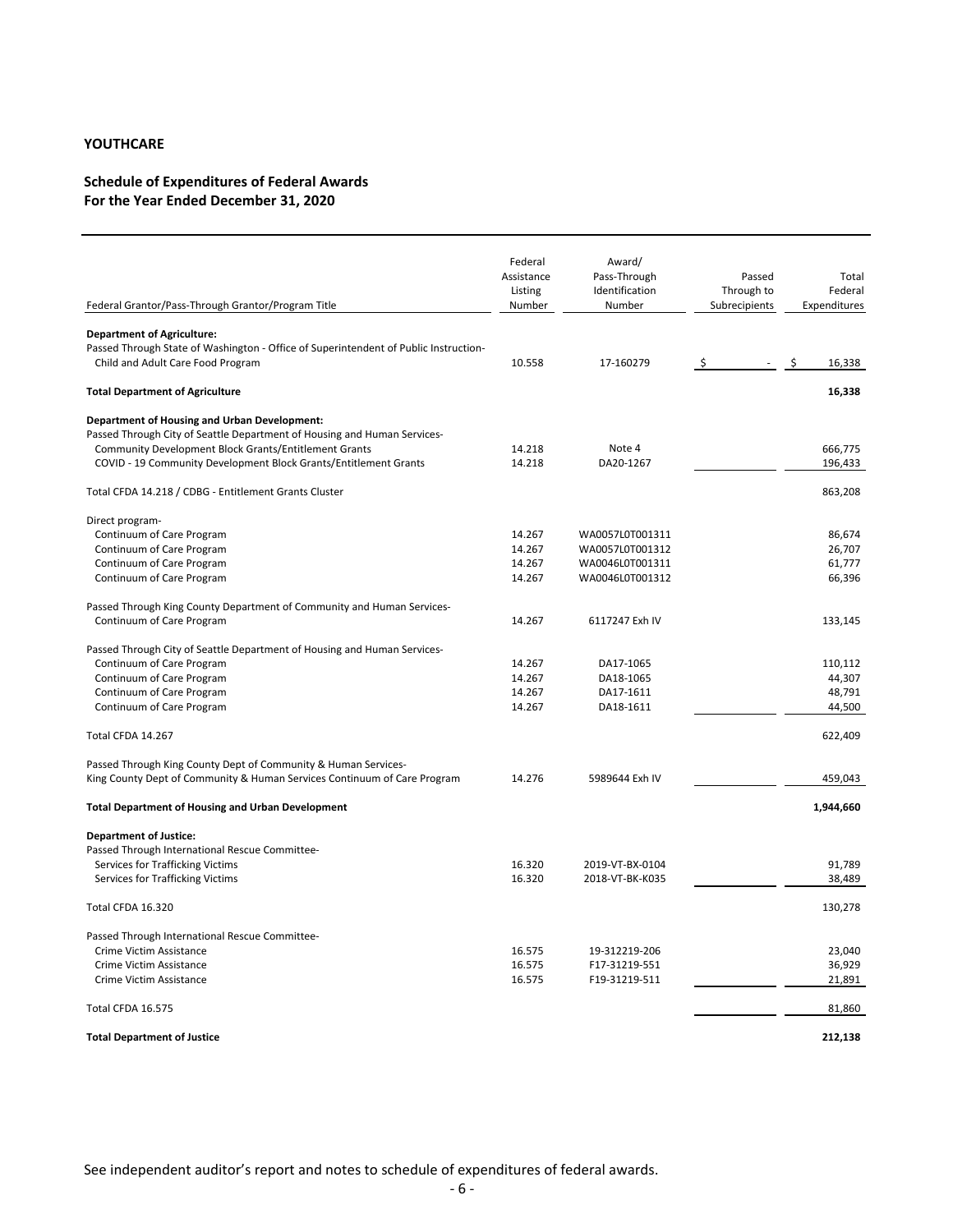### **Schedule of Expenditures of Federal Awards (Continued) For the Year Ended December 31, 2020**

|                                                                                                                                                      | Federal<br>Assistance<br>Listing | Award/<br>Pass-Through<br>Identification | Passed<br>Through to | Total<br>Federal             |
|------------------------------------------------------------------------------------------------------------------------------------------------------|----------------------------------|------------------------------------------|----------------------|------------------------------|
| Federal Grantor/Pass-Through Grantor/Program Title                                                                                                   | Number                           | Number                                   | Subrecipients        | Expenditures                 |
| <b>Department of Transportation:</b><br>Passed Through King County Dept of Transportation - Metro Transit-<br>Job Access And Reverse Commute Program | 20.516                           | 5956409                                  |                      | 17,233                       |
| Total Department of Transportation/CFDA 20.516/<br><b>Transit Services Program Cluster</b>                                                           |                                  |                                          |                      | 17,233                       |
| <b>Department of the Treasury:</b><br>Passed Through King County Department of Community and Human Services-<br>COVID-19 Coronavirus Relief Fund     | 21.019                           | 6065164 Exh IX                           |                      | 17,749                       |
| Passed Through City of Seattle Department of Human Services-<br>COVID-19 Coronavirus Relief Fund<br>COVID-19 Coronavirus Relief Fund                 | 21.019<br>21.019                 | DA20-1271<br>DA20-1268                   |                      | 75,769<br>108,495<br>184,264 |
| Passed Through YMCA of Greater Seattle-<br>COVID-19 Coronavirus Relief Fund                                                                          | 21.019                           | 21-4614C-213                             |                      | 576,997                      |
| Total Department of Treasury/CFDA 21.019                                                                                                             |                                  |                                          |                      | 779,010                      |
| <b>Department of Health and Human Services:</b><br>Passed through Planned Parenthood-<br>Teenage Pregnancy Prevention Program                        | 93.297                           | None Available                           |                      | 641                          |
| Direct program-<br>Demonstration Grants for Domestic Victims of Human Trafficking                                                                    | 93.327                           | 90TV0030/01                              |                      | 27,595                       |
| Direct program-<br>Transitional Living for Homeless Youth<br><b>Transitional Living for Homeless Youth</b>                                           | 93.550<br>93.550                 | 90CX7141/03<br>90CX7141/04               |                      | 177,229<br>53,617            |
| Total CFDA 93.550                                                                                                                                    |                                  |                                          |                      | 230,846                      |
| Passed Through Youth Development Bureau-<br><b>Basic Center Grant</b><br><b>Basic Center Grant</b><br>Total CFDA 93.623                              | 93.623<br>93.623                 | 90CY7105/01<br>90CY7105/02               |                      | 150,011<br>41,418<br>191,429 |
| Direct program-<br>Unaccompanied Alien Children Program<br>Unaccompanied Alien Children Program                                                      | 93.676<br>93.676                 | 90ZU0221/02<br>90ZU0221/03               |                      | 191,914<br>1,304,182         |
| Total CFDA 93.676                                                                                                                                    |                                  |                                          |                      | 1,496,096                    |
| Direct program-<br>Education and Prevention Grants to Reduce Sexual Abuse of<br>Runaway, Homeless and Street Youth                                   | 93.557                           | 90YO2343/01                              |                      | 45,435                       |
| Education and Prevention Grants to Reduce Sexual Abuse of<br>Runaway, Homeless and Street Youth                                                      | 93.557                           | 90YO2343/02                              |                      | 19,791                       |
|                                                                                                                                                      |                                  |                                          |                      |                              |
| Total CFDA 93.557                                                                                                                                    |                                  |                                          |                      | 65,226                       |
| <b>Total Department of Health and Human Services</b>                                                                                                 |                                  |                                          |                      | 2,011,833                    |
| <b>Total Federal Expenditures</b>                                                                                                                    |                                  |                                          |                      | 4,981,212<br>\$              |

See accompanying notes to schedule of expenditures of federal awards and independent auditor's report.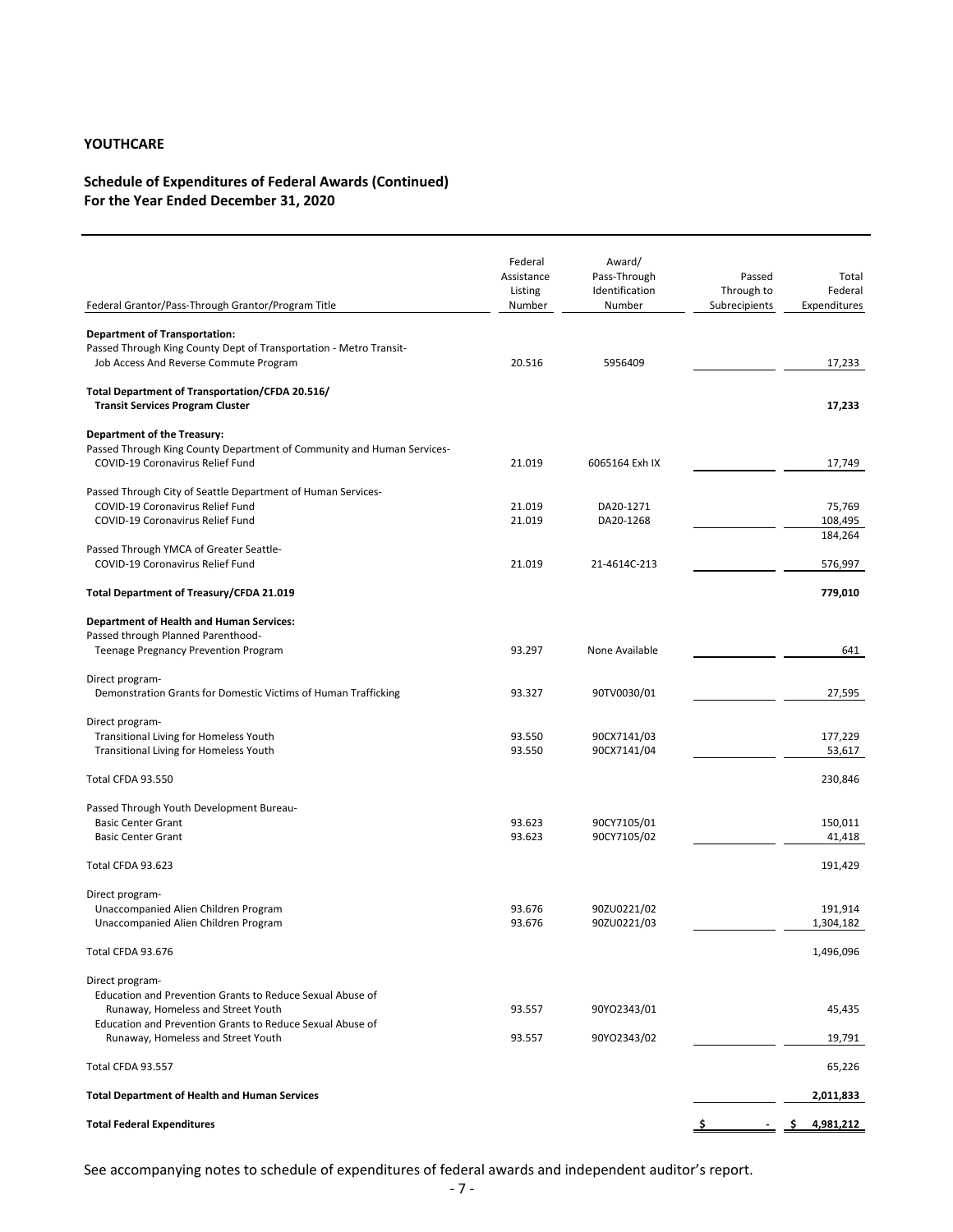#### **Notes to Schedule of Expenditures of Federal Awards For the Year Ended December 31, 2020**

#### **Note 1 ‐ Basis of Presentation**

The accompanying schedule of expenditures of federal awards (the "Schedule") includes the federal award activity of YouthCare under programs of the federal government for the year ended December 31, 2020. The information in this Schedule is presented in accordance with the requirements of Title 2 U.S. Code of Federal Regulations Part 200*, Uniform Administrative Requirements, Cost Principles, and Audit Requirements for Federal Awards* (Uniform Guidance). Because the Schedule presents only a selected portion of the operations of YouthCare, it is not intended to and does not present the financial position, changes in net assets, or cash flows of YouthCare.

#### **Note 2 ‐ Summary of Significant Accounting Policies**

Expenditures reported on the Schedule are reported on the accrual basis of accounting. Such expenditures are recognized following the cost principles contained in the Uniform Guidance, wherein certain types of expenditures are not allowable or are limited as to reimbursement. YouthCare has elected not to use the 10‐percent de minimis indirect cost rate allowed under the Uniform Guidance.

#### **Note 3 ‐ Loans**

YouthCare has one federal loan outstanding that is forgivable or can be extended after 50 years at the expiration of the term of the loan if YouthCare complies with all of the terms and conditions of the loan documents. YouthCare is required to report compliance with the continuing use requirement that the facilities financed with the loans provide services to low and moderate income persons in the specific category of homeless youth. Following is information related to the loan outstanding:

|                                        |                        |               | Outstanding at<br>December 31, |
|----------------------------------------|------------------------|---------------|--------------------------------|
| Location                               | <b>Expiration Date</b> | Original Loan | 2020                           |
| 6610 and 6622 62nd Ave NE, Seattle, WA | July 31, 2067          | 666.775       | 666,775                        |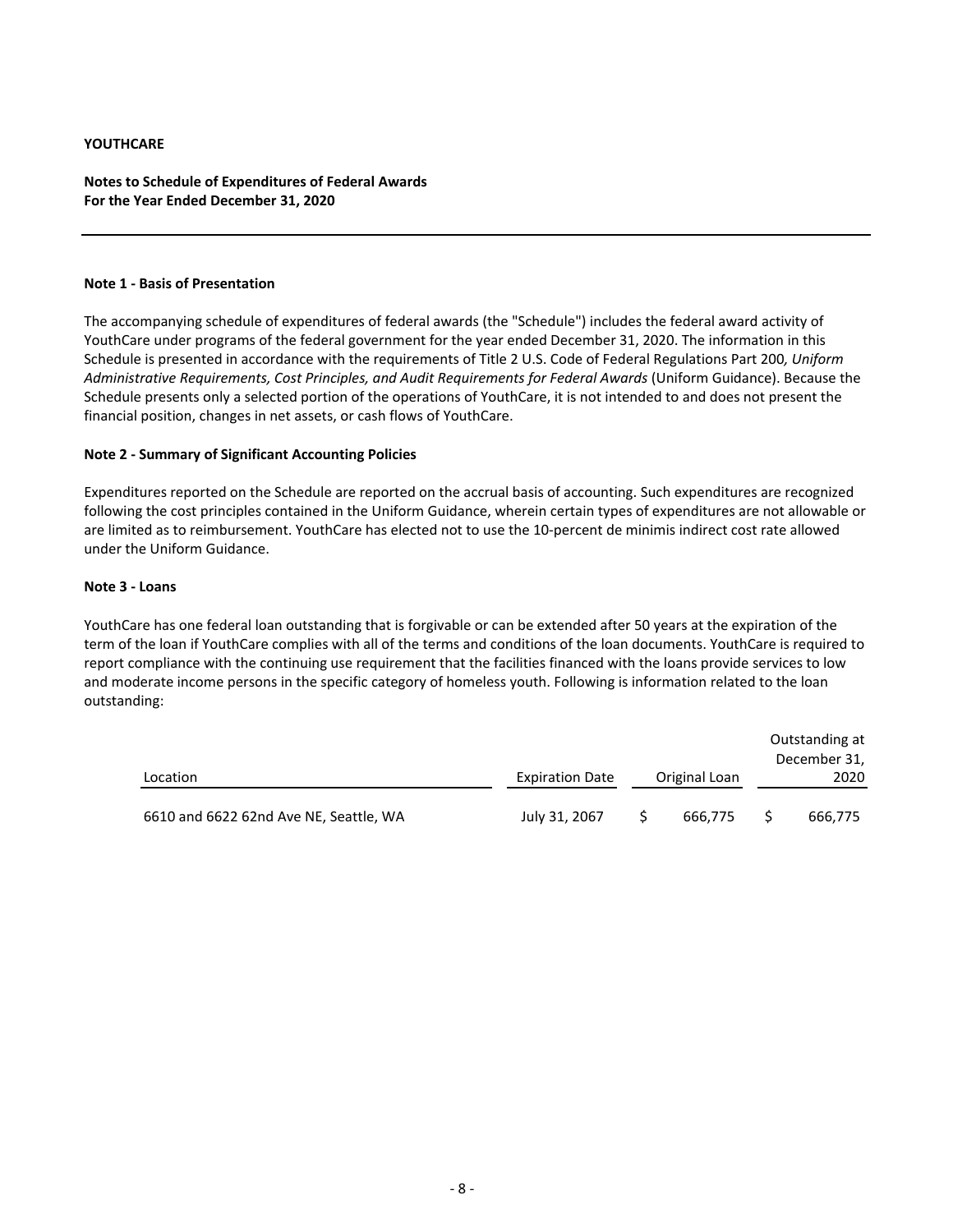### **Schedule of Findings and Questioned Costs For the Year Ended December 31, 2020**

## **Section I ‐ Summary of Auditor's Results**

#### **Financial Statements**

| Type of auditor's report issued:                                                                      | Unmodified                                                                                                  |                                    |  |
|-------------------------------------------------------------------------------------------------------|-------------------------------------------------------------------------------------------------------------|------------------------------------|--|
| Internal control over financial reporting:                                                            |                                                                                                             |                                    |  |
| - Material weaknesses identified?                                                                     | $ $ Yes                                                                                                     | $\boxtimes$ No                     |  |
| - Significant deficiencies identified?                                                                | Yes                                                                                                         | $\boxtimes$ None reported.         |  |
| Noncompliance material to financial statements noted?                                                 | $\exists$ Yes                                                                                               | $\boxtimes$ No                     |  |
| <b>Federal Awards</b>                                                                                 |                                                                                                             |                                    |  |
| Internal control over major programs:                                                                 |                                                                                                             |                                    |  |
| - Material weaknesses identified?                                                                     | Yes                                                                                                         | $\boxtimes$ No                     |  |
| - Significant deficiencies identified?                                                                | $\boxtimes$ Yes                                                                                             | None reported.                     |  |
| Type of auditor's report issued on compliance<br>for major programs:                                  | Unmodified                                                                                                  |                                    |  |
| Any audit findings disclosed that are required to<br>be reported in accordance with 2 CFR 200.516(a)? | $\boxtimes$ Yes                                                                                             | <b>No</b>                          |  |
| <b>Identification of Major Programs</b>                                                               |                                                                                                             |                                    |  |
| <b>CFDA Numbers</b>                                                                                   |                                                                                                             | Name of Federal Program or Cluster |  |
| 12.019<br>93.550<br>14.218                                                                            | Coronavirus Relief Fund<br>Transitional Living for Homeless Youth<br><b>CDBG Entitlement Grants Cluster</b> |                                    |  |
| Dollar threshold used to distinguish between<br>Type A and Type B programs:                           | 750,000<br>\$                                                                                               |                                    |  |
| Auditee qualified as low-risk auditee?                                                                | $\boxtimes$ Yes                                                                                             | No                                 |  |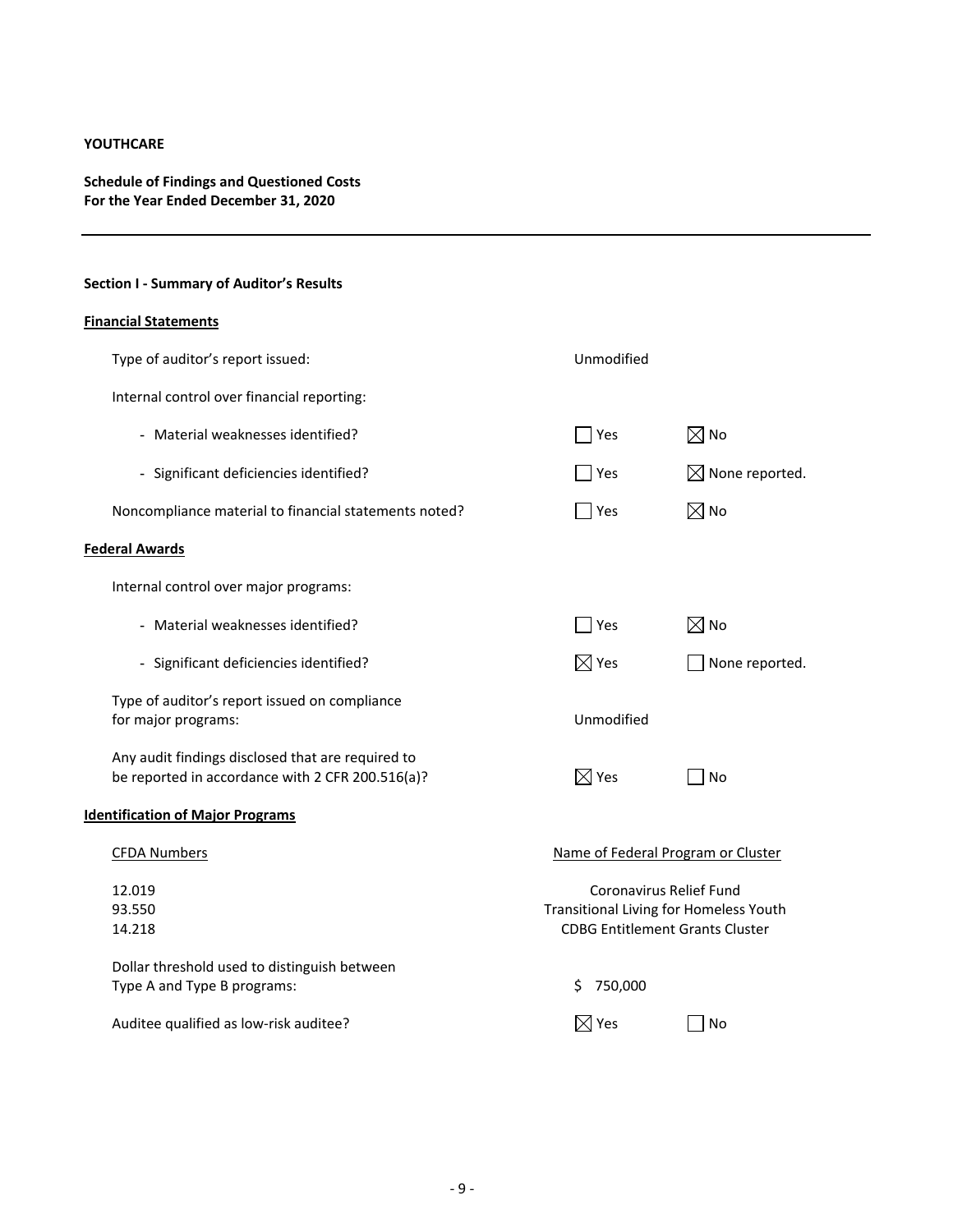#### **Schedule of Findings and Questioned Costs (Continued) For the Year Ended December 31, 2020**

#### **Section II ‐ Financial Statement Findings**

No matters were reported.

#### **Section III ‐ Findings and Questioned Costs for Federal Awards**

#### **Finding 2020‐001**

Significant deficiency in internal controls related to allowable costs.

|                                 | <b>Federal Agencies:</b> Department of Housing and Urban Development |
|---------------------------------|----------------------------------------------------------------------|
| <b>Program Title:</b>           | <b>CDBG Entitlement Grants Cluster</b>                               |
| <b>CFDA Number:</b>             | 14.218                                                               |
| <b>Award Title:</b>             | COVID-19 Pandemic Outbreak Response                                  |
| <b>Award Numbers: DA10-1267</b> |                                                                      |

#### Criteria

Per allowable cost principle requirements contained in Uniform Guidance, Chapter 2, Part 200, *Uniform Administrative Requirements, Cost Principles, and Audit Requirements for Federal Awards*, Section 200.403, costs must "be adequately documented" in order to be allowable under federal awards.

#### Condition/Context

The Organization's internal control over allowable costs management includes a review and approval of all costs by the appropriate program manager or supervisor. During our testing, we noted 3 out of 25 selections did not have documentation supporting the review and approval. Our sample was not a statistical sample.

The Organization implemented a new credit card program and the 3 selections that did not have documentation were related to these transactions.

Questioned Costs \$600

#### Cause

The Organization's internal controls over allowable costs were not sufficient in order to ensure compliance with the standards.

#### Effect/Potential Effect

The effect is that the review and approval of costs charged to the federal award cannot be verified by supporting documentation.

# Repeat Finding

Not applicable.

#### Recommendation

We recommend management ensure adequate documentation is retained to verify the review and approval process for all costs charged to federal awards.

#### Views of Responsible Officials

Management agrees with the finding and has provided the accompanying corrective action plan.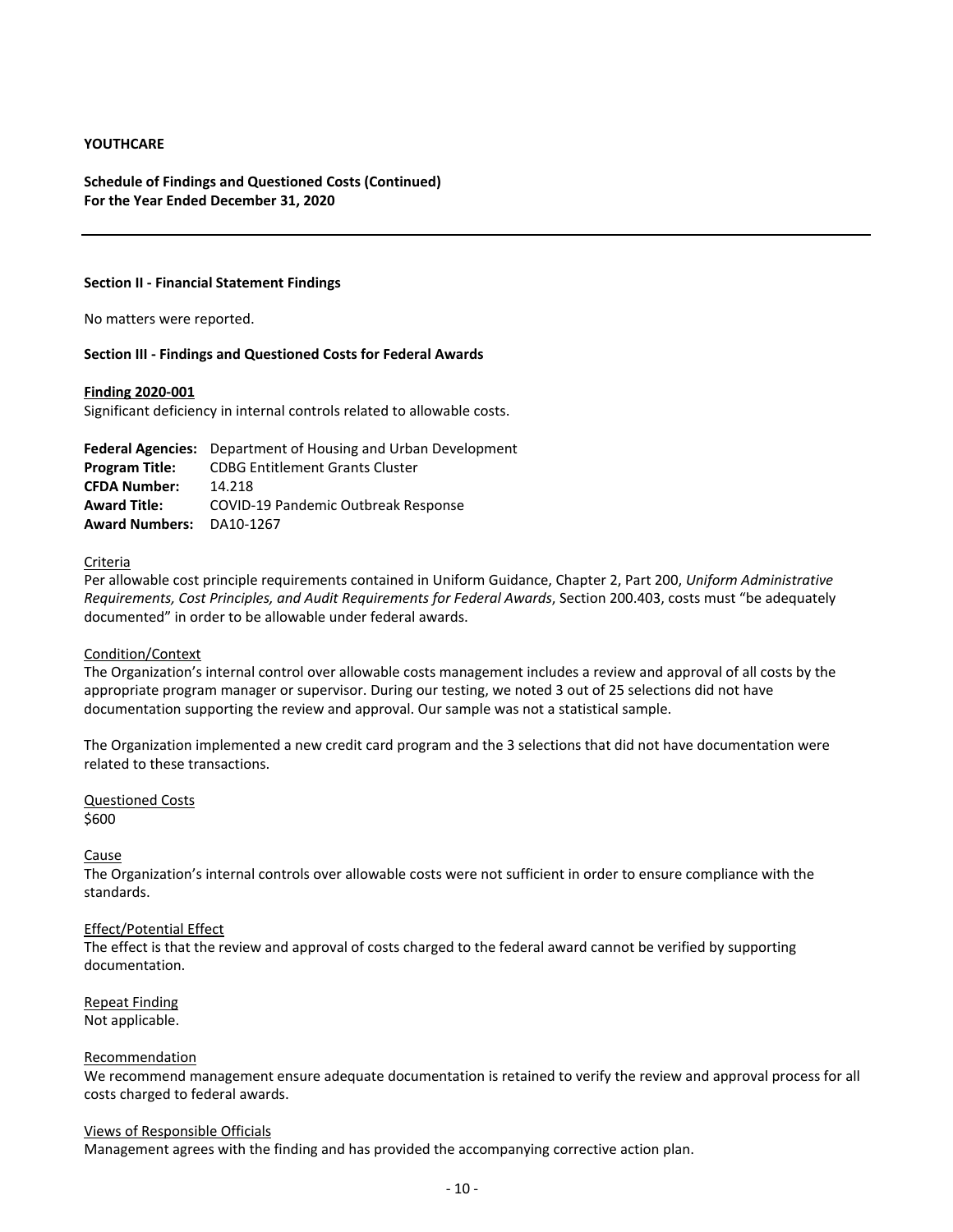**Summary Schedule of Prior Audit Findings For the Year Ended December 31, 2020**

#### **Section I ‐ Prior Year Financial Statement Findings**

No matters were reported.

**Section II ‐ Prior Year Federal Award Findings and Questioned Costs**

No matters were reported.